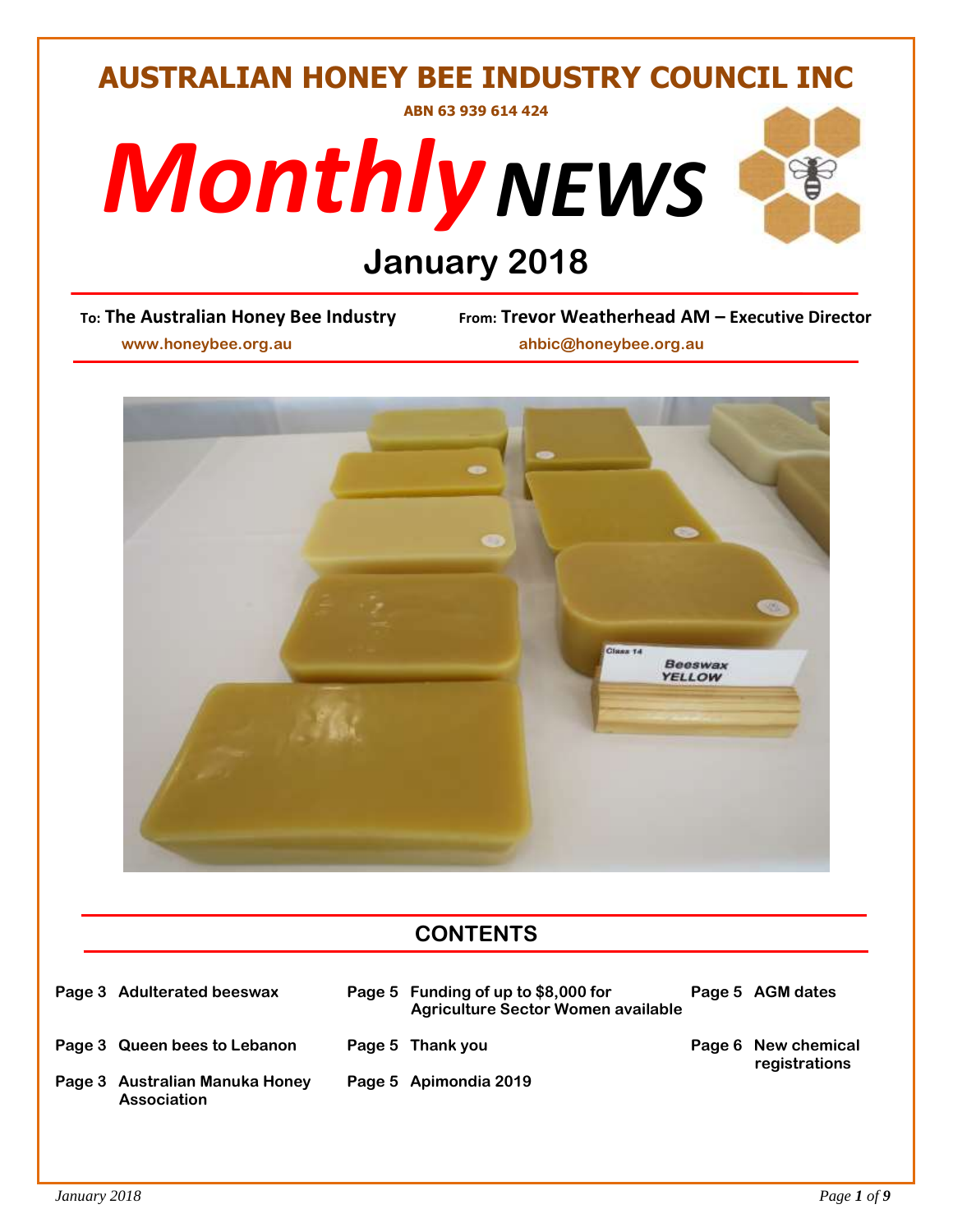# **AUSTRALIAN HONEYBEE INDUSTRY COUNCIL INC**

#### **ABN 63 939 614 424**

The Australian Honey Bee Industry Council (AHBIC) is the **Peak Industry Body for the Australian Beekeeping Industry** working for all within our industry including

**honey producers, honey packers, pollinators, queen bee breeders, equipment manufacturers/suppliers**.

We urge beekeepers to support those

Packers, Queen Bee Breeders, Equipment Manufacturers/Suppliers who contribute to AHBIC.

## **The following list recognises contributions received since 1 February 2017**

**Thank you to all our contributors***.* **AHBIC appreciates your ongoing support**

*A number of Honey Producers have generously given a voluntary contribution but wish to remain anonymous*

#### **HONEY PRODUCERS**

Abbott, B & Proudford, R Anderson, Cedar Badger Head Bees Beechworth Honey Pty Ltd *(on behalf of some honey producers)* Bees Neez Apiaries Blair, Shona Bliss, Stephen Brenton, Daryl Clifford, Ray Cooper, Barry Cooper, Casey Cotton, Allan & Michelle Davey, Robin Davies Apiaries Dewar, Robert & Melissa 2018Faithfull, Mark Gells Honey Maryborough Glasby, Garry Grizzly Bear Apiaries Hooper, Ben (Hooper Honey) Hoskinson, HL & HM Jones, Bryn

#### **HONEY PRODUCERS**

Jones, Daniel Kennett, Joshua Klinger, Craig Le Feuvre, Danny Lukas, Barbara MacGibbon, Kevin Masters, Neil & Sharon McDonald, Peter McDonald, Robert Morgan, Trevor Nairn, Mal NT Bees (Aust) Plum, Len & Susan Rohrlach, T & A Ruge Honey Saxonbee Enterprises Shaw, Robert Stokes, Peter Valkenburg Apiaries Walkabout Apiaries Watson, James Weatherhead, T & M Weerona Apiaries Western Honey Supplies Zadow, Ian & Mel

#### **PRODUCER/PACKERS**

Blue Hills Honey Bourke, Lindsay Clifford, David Heritage Honey Honeyworks Pty Ltd R.Stephens The House of Honey

#### **HONEY PACKERS**

AB's Honey Beechworth Honey Pty Ltd Bendigo Honey Pty Ltd Capilano Honey Ltd Gustare Honey Australia Pty Ltd Honeylife Australia Superbee Honey Factory

#### **QUEEN BEE BREEDERS**

RL Dewar - Bee Build Gerdts, Jody

#### **BEEKEEPING GROUPS**

Amateur Beekeepers Asn of NSW Inc Bayside Beekeepers Assoc Inc Gold Coast Amateur Beekeepers Society Gold Coast Regional Beekeepers Inc Ipswich & West Moreton Beekeepers Assoc Inc Northside Beekeepers Assoc Inc Rotary Club of Caulfield

#### **BEEKEEPING EQUIPMENT MANUFACTURER/SUPPLIER**

Flow hive Hornsby Beekeeping Supplies Quality Beekeeping Supplies Redpaths Beekeeping Supplies

## **All Voluntary Contributions and Support to AHBIC are Gratefully Received –** *Thank You*

 *All rights reserved. This publication is copyright and may not be resold or reproduced in any manner (except excerpts for bona fide study purpose in accordance with the Copyright Act) without the prior consent of the Publisher. Every effort has been made to ensure that this newsletter is free from error or omissions. However, the Publisher, or its respective employees or agents, shall not accept responsibility for injuries, loss or damage occasioned to any person acting or referring from action as a result of the material in this newsletter whether or not such injury, loss or damage is in any way due to any negligent act or omission, breach of duty or default on the employees or agents.*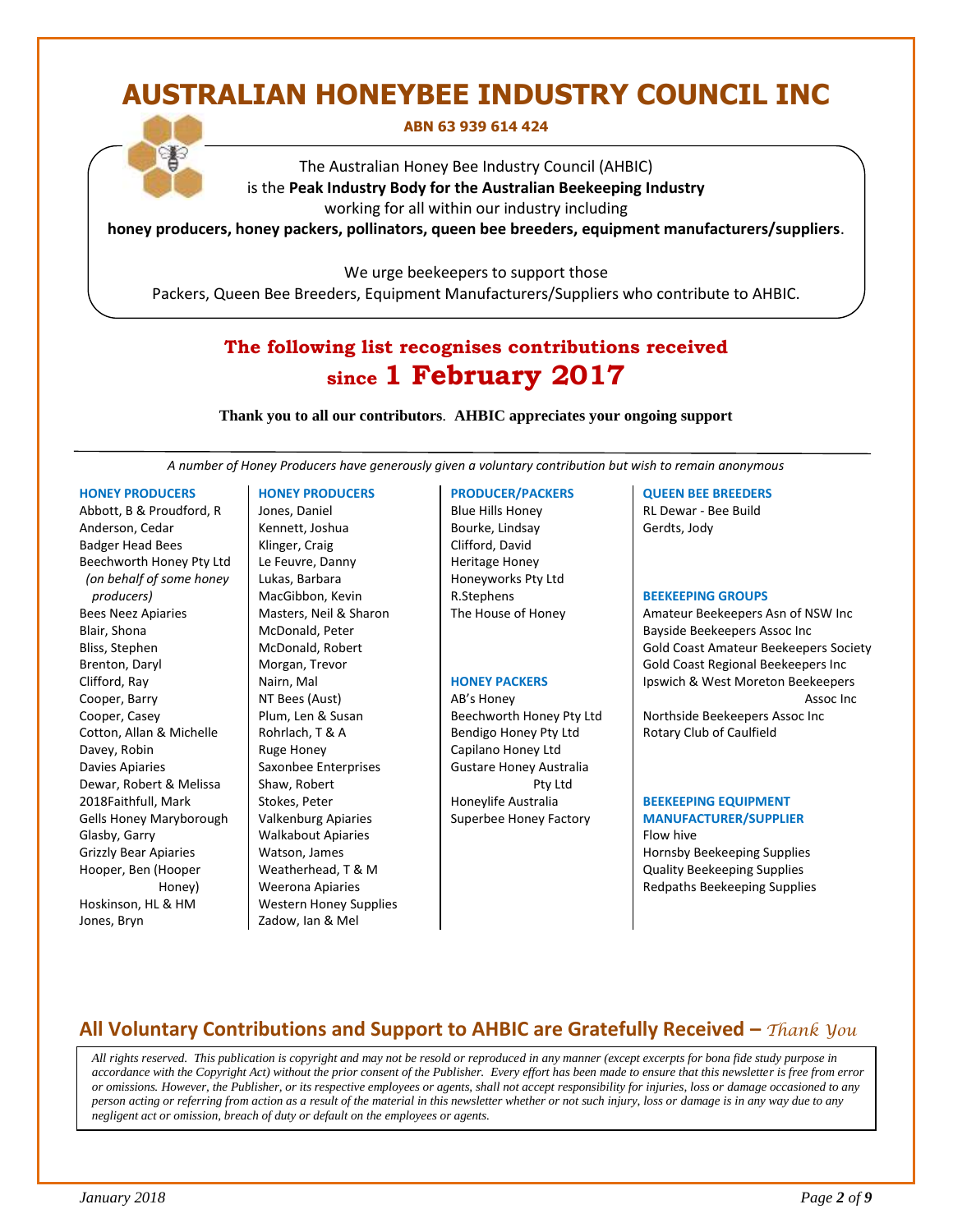## **ADULTERATED BEESWAX**

For some time now AHBIC has been concerned that beeswax being imported into Australia may be adulterated and may contain chemical residues.

AHBIC obtained some beeswax blocks, originating from Malaysia, being sold by a major hardware chain and arranged to have it analysed. It came back as 100% paraffin wax. AHBIC has advised the chain concerned and also passed the information onto the Australian Competition and Consumer Commission.

There was also some beeswax foundation which originated from China. Analysis of this showed it to be 84.9% paraffin. The suppliers from China had been claiming that it was 100% beeswax but upon further enquiry and being fronted with the results admitted they do add paraffin, they say at 1 or 2%. The same batch was also analysed for chemical residues by a different person and the results came back with residues of chemicals that are used for varroa treatments.

AHBIC has made representation to the Department of Agriculture and Water Resources and, as a result of these developments, AHBIC is requesting that all imports of beeswax into Australia should be analysed for adulteration and chemical residues.

## **QUEEN BEES TO LEBANON**

The Department of Agriculture and Water Resources (DAWR) have just received confirmation from Lebanon that the proposed updated health certification for the export of queen bees has been accepted. The import requirements for queen bees to Lebanon are available on MICoR - [https://micor.agriculture.gov.au/live](https://micor.agriculture.gov.au/live-animals/Pages/lebanon/queen-bees.aspx)[animals/Pages/lebanon/queen-bees.aspx](https://micor.agriculture.gov.au/live-animals/Pages/lebanon/queen-bees.aspx)

If this is a market you're interested in for exporting queen honey bees, the regional departmental veterinary officers from DAWR will be able to assist you.

## **AUSTRALIAN MANUKA HONEY ASSOCIATION**

A letter from Paul Callander from the Australian Manuka Honey Association for your consideration.

## *Dear Colleagues*

*As many of you know, we have now formally created the Australian Manuka Honey Association (AMHA), establishing it as the leading national body for the production and promotion of Manuka honey in Australia. In response to requests made by beekeepers, we have now set a two-tiered membership fee for producers as follows:*

*Up to and including 400 hives - \$350 plus GST*

*401 + hives - \$750 plus GST.*

*Our mission statement is simple:* 

*To protect and promote the global appeal and awareness of Manuka honey produced in Australia.*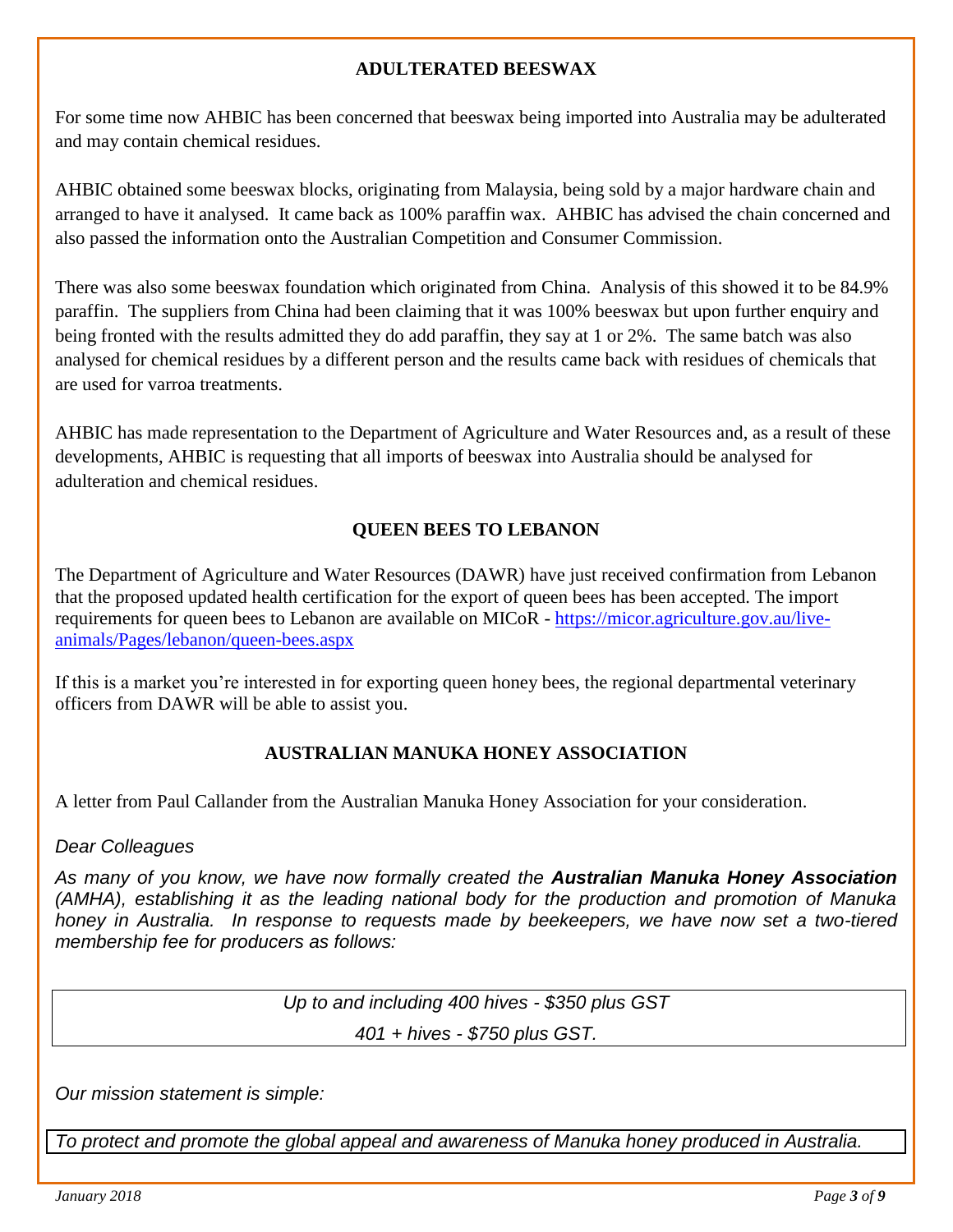*AMHA objectives are to:*

- *Foster the growth of our local Manuka honey industry and the sale of Australian Manuka honey internationally*
- *Provide authenticity to all Australian produced Manuka honey*
- *Support scientific research of Australian Manuka honey and its uses*
- *Increase the knowledge and understanding of the properties of Australian Manuka honey*
- *Restrict international naming or market rights to Manuka honey*
- *Protect and promote Australian Leptospermum species plant material*
- *Represent Australian Manuka producers and packers through one common organisation*
- *Advocate for the interests of our industry in administrative and legislative matters*

#### *The first and most important action we are taking as the AMHA is to defend the AUSTRALIAN RIGHT TO USE THE NAME "MANUKA".*

*At present we are engaged in defending an attempt by New Zealand which is trying to trademark the word "Manuka" exclusively for themselves.*

*Manuka (Leptospermum spp.) is a native Australian plant genus that evolved in Australia. Manuka is a descriptive term for something that is found in both Australia and New Zealand.*

*The group has assembled a panel of industry authorities including leading scientific experts, the [Honeybee Co-operative Research Centre \(CRC HBP\),](http://www.crchoneybeeproducts.com/) Australian Government Intellectual Property (IP) Officials, the Australian Honey Bee Industry Council (AHBIC) and a legal team to lead the charge in protecting Australia's right to promote its native Manuka honey.* 

*Our collective mission is to formally oppose any attempts to monopolise international naming or market rights, support each other and promote the Australian Manuka industry.* 

*We need your help urgently: By joining the AMHA now you can help fund this important initiative.*

*Please log onto the AMHA website [www.manukaaustralia.org.au](http://www.manukaaustralia.org.au/) and complete the Membership application.* 

*Many thanks* 

*Paul Callander Chairman [Australian](https://amha.bareconsulting.com.au/) Manuka Honey Association Ltd*

![](_page_3_Picture_18.jpeg)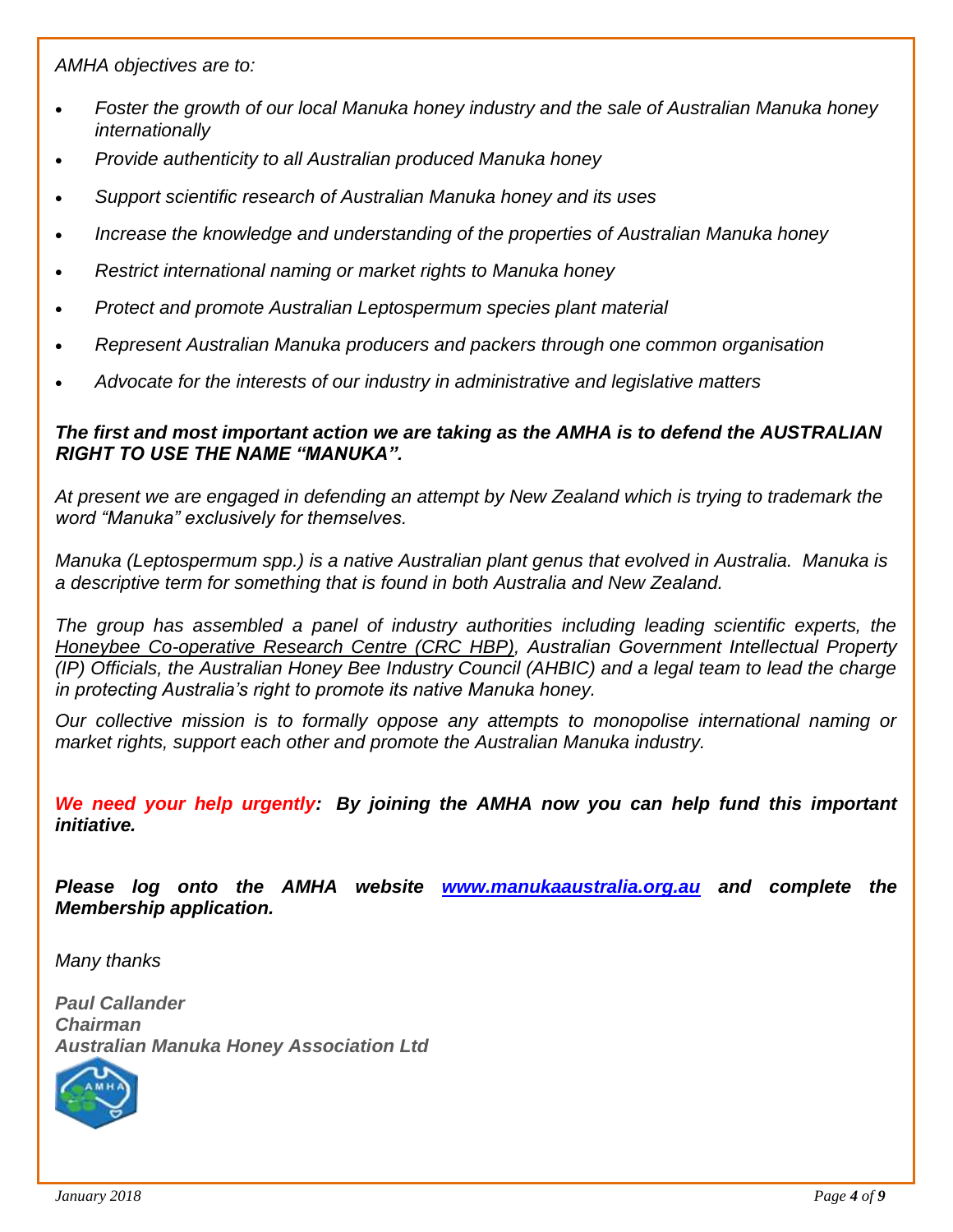## **FUNDING OF UP TO \$8,000 FOR AGRICULTURE SECTOR WOMEN AVAILABLE**

Building on the significant developmental momentum achieved in 2017, Women & Leadership Australia is administering a national initiative to support the development of female leaders across Australia's agriculture sector.

The initiative is providing women with grants of between \$3,000 and \$8,000 to enable participation in a range of leadership development programs.

The scholarship funding is provided with the specific intent of providing powerful and effective development opportunities for agriculture sector women; however the funding is strictly limited and has to be allocated prior to the end of March 2018.

#### **Expressions of Interest**

Find out more and register your interest by completing the Expression of Interest form here prior to Friday, March 16: [www.wla.edu.au/farmingagriculture](http://www.wla.edu.au/farmingagriculture)

### **APIMONDIA 2019**

Information on Apimondia 2019 in Montreal Canada is available on their website <http://www.apimondia2019.com/>

### **AGM DATES**

Annual conferences for 2018, in chronological order, as I currently have them are:-

| South Australian Apiarists Association               | 17 May -                      |
|------------------------------------------------------|-------------------------------|
| WA Farmers Federation - Beekeepers Section and BICWA | 25-26 May - Perth             |
| <b>Tasmanian Beekeepers Association</b>              | 26 May - Launceston           |
| Victorian Apiarists Association                      | $31$ May $-1$ June - Ballarat |
| New South Wales Apiarists Association                | 26 June – Gold Coast          |
| Australian Honey Bee Industry Council                | 1 July – Gold Coast           |
| Queensland Beekeepers Association                    | <b>TBA</b>                    |
| Honey and Packers Marketers Association              | <b>TBA</b>                    |
| National Council of Pollination Associations         | <b>TBA</b>                    |
| Australian Queen Bee Breeders Association            | <b>TBA</b>                    |

### **THANK YOU**

A note to say thank you to all those who have sent me congratulations on receiving the Australia Day honour.

As I have said, this award is only made possible by the help given to me by members of our industry.

Also on behalf of my wife Marion I would thank those who passed on their condolences to her on the recent passing of her mother. At 110 years old, when she passed away, she was a super centenarian, only one of three in Australia, and was at that time the oldest living person in Queensland and the third oldest in Australia.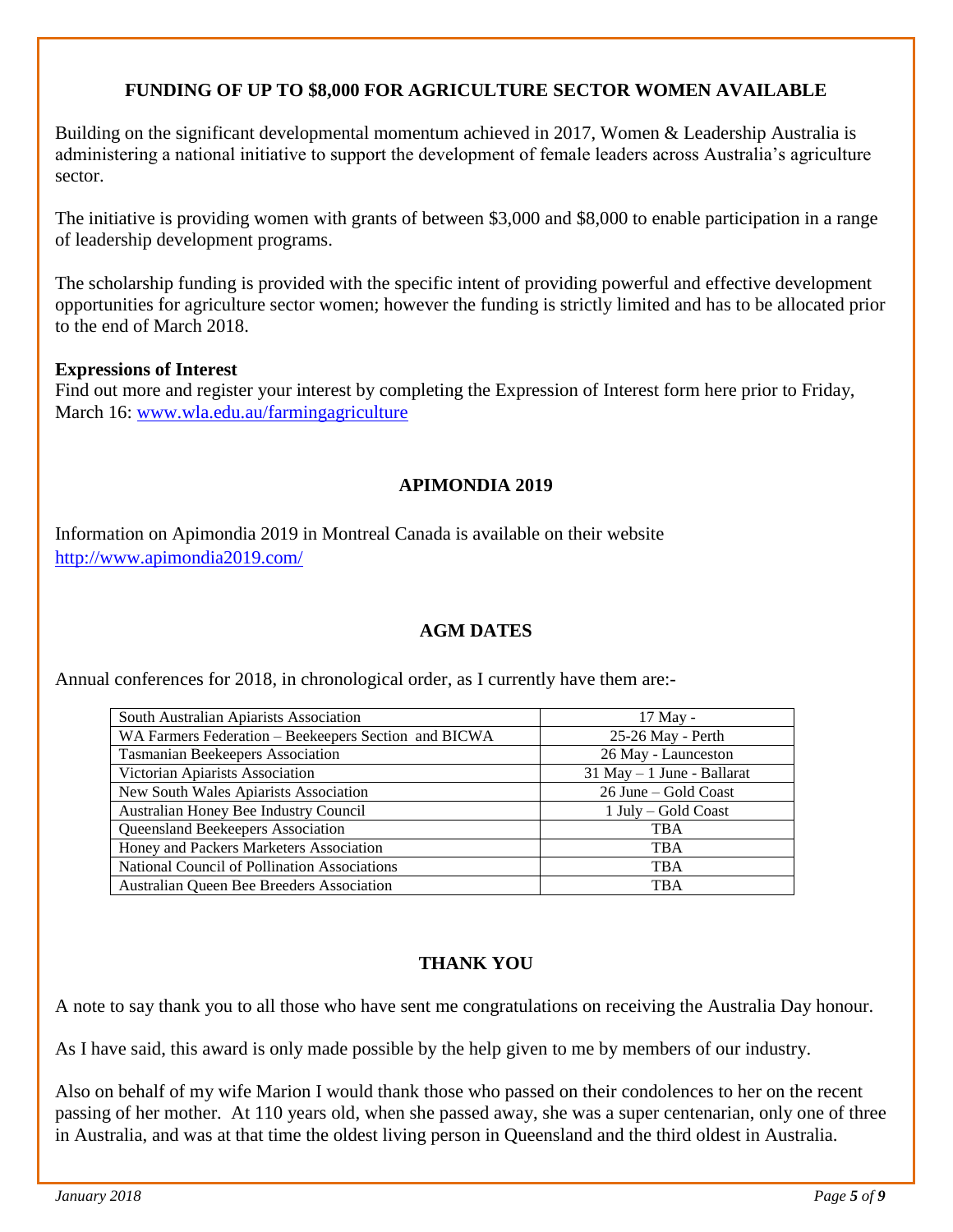#### **NEW CHEMICAL REGISTRATIONS**

**Application no.:** 113079 **Applicant ACN:**<br>Summary of use:

**Date of registration:** 6 December 2017 6 December 2017 6 December 2017 6 December 2017 6 December 2017 6 December 2017 85370 **Product registration no.:** 85370 Label approval no.:

**Application no.:** 112937 Applicant ACN:<br>Summary of use:

**Date of registration:** 6 December 2017 12:00 00:00 00:00 00:00 00:00 00:00 00:00 00:00 00:00 00:00 00:00 00:00 00:00 00:00 00:00 00:00 00:00 00:00 00:00 00:00 00:00 00:00 00:00 00:00 00:00 00:00 00:00 00:00 00:00 00:00 00 **Product registration no.:** 85326 Label approval no.:

**Application no.:** 108601 **Active constituent/s:**<br>Applicant name: **Applicant ACN:**<br>Summary of use:

**Date of registration:**  $11$  December 2017 11 December 2017 11 December 2017 11 December 2017 **Product registration no.:** 83552 Label approval no.:

**Application no.:** 109992 **Applicant ACN:** N/A<br> **Summary of use:** For

**Date of registration: 12 December 2017**<br> **Product registration no.:** 84253 **Product registration no.:** 84253 Label approval no.:

**Application no.:** 112857 **Active constituent/s:**<br>Applicant name: **Applicant ACN:** 610 946 784<br> **Summary of use:** Contract Contract Contract Contract Contract Contract Contract Contract Contract Contract Contr

**Date of registration: 19 December 2017** 19 December 2017<br> **Product registration no.:** 85304 **Product registration no.: Label approval no.:** 85304/112857

**Application no.:** 113016 **Applicant ACN:**<br>Summary of use:

**Date of registration:** 21 December 2017 December 2017 December 2017 December 2017 December 2017 December 2017 December 2017 December 2017 December 2017 December 2017 December 2017 December 2017 December 2017 December 2017 Product registration no.:<br>
Label approval no.:<br>
85364/113016 Label approval no.:

**Product name:**<br> **AgProtect Imidacloprid 600 Seed Treatment Insecticide**<br> **Active constituent/s:**<br> **Active constituent/s: Active constituent/s:** 600 g/L imidacloprid Agprotect Australasia Pty Ltd<br>621 073 023 For the control of various insect pests in a range of crops and the protection of spread of barley yellow dwarf virus in cereal crops **Product name:**<br> **AgProtect Chlorpyrifos 500 EC Insecticide**<br> **Active constituent/s:**<br>
AgProtect Chlorpyrifos (an anti-cholinesterase<br>
Active constituent/s: **Active constituent/s:** <br>**Applicant name: Applicant name: Applicant name: Applicant name: Applicant name: Applicant name: Applicant name: Applicant name: Applicant name: Applicant name: Applicant name:** Agprotect Australasia Pty Ltd<br>621 073 023 For control of a wide range of insect pests on fruit, vegetables, oil seeds, cotton, cereals, pasture, turf and other situations 6 December 2017

> Kingdoxa Insecticide<br>150 g/L indoxacarb Gharda Australia Pty Ltd<br>087 753 151 For the control of various species of insect pests in adzuki beans, chickpeas, cotton, faba beans, mung beans and soybeans

**Product name: Product name: Selene Plus Insecticide**<br> **Active constituent/s:** 250 g/L cypermethrin **Active constituent/s:** <br> **Applicant name:** <br> **Applicant name:** <br> **Applicant name:** <br> **Applicant name:** <br> **Applicant name:** <br> **Applicant name:** <br> **Applicant name:** <br> **Applicant name:** <br> **Applicant name:** <br> **Applicant name: Applicant name:** Industrial Quimica Key, S.A For the control of pests on cotton, sunflowers, field peas, sweet corn, maize, soy, navy bean, mung bean, sorghum, cereals, and lupins

> Raystar Fipronil 200 SC Insecticide<br>200 g/L fipronil **Applicant name:** Raystar Cropprotection Pty Ltd For the control of various insect pests in asparagus, bananas, brassicas, cotton, forestry, ginger, wine grapevines, mushrooms, pasture, potatoes, sorghum, sugar cane and swede

**Product name:** <br>**AgProtect Lambda 250 CS Insecticide**<br>**Active constituent/s:** <br>**AgProtect Lambda-cyhalothrin Active constituent/s:** <br>**Applicant name:** <br>**Applicant name:** <br>**A**pplicant name: <br>**A**pplicant name: <br>**A**pplicant name: <br>**A**pplicant name: <br>**A**pplicant name: <br>**A**pplicant name: <br>**A**pplicant name: <br>**A**pplicant name: <br>**A**ppli Agprotect Australasia Pty Ltd<br>621 073 023 For the control of certain insect pests in cotton, barley, wheat and various field crops<br>21 December 2017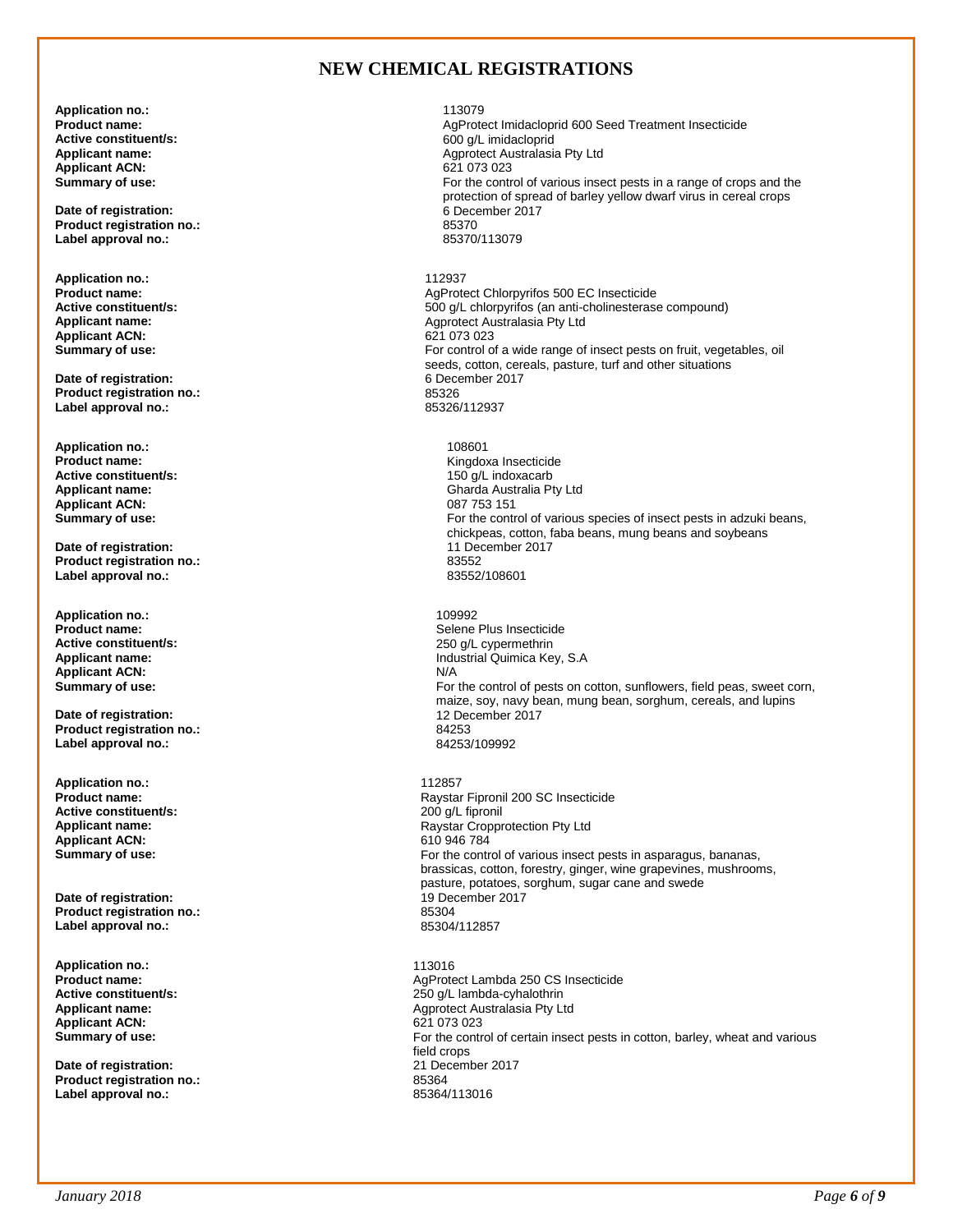**Application no.:** 113190 Applicant ACN:<br>
Summary of use:

**Date of registration: 2018 Date of registration: 3 January 2018 2018 2018 2018 2018 2018 2018 2018 2018 2018 2018 2018 2018 Product registration no.:** 85400 **Label approval no.:** 

**Application no.:** 112029 **Applicant ACN:**<br>**Summary of variation:** 

**Date of variation:** 1 August 2017 **Product registration no.:** 81781 **Label approval no.:** 

**Application no.:** 112027 **Applicant ACN:**<br>Summary of variation:

**Date of variation:** 1 August 2017 **Product registration no.:** 83009 **Label approval no.:** 

**Application no.:** 112784 **Active constituent/s:** <br> **Applicant name:** <br> **Applicant name:** <br> **Applicant name:** <br> **Applicant name:** <br> **Applicant name:** <br> **Applicant name:** <br> **Applicant name:** <br> **Applicant name:** <br> **Applicant name:** <br> **Applicant name: Applicant ACN:**<br> **Summary of variation:** 

**Date of variation:** 28 September 2017 **Product registration no.:** 58856 **Label approval no.:** 

**Application no.:** 113375 **Applicant name:** Farmalinx Pty Ltd **Applicant ACN:**<br>**Summary of variation:** 

**Date of variation: 14 November 2017**<br> **Product registration no.:** 84606 **Product registration no.:** 84606 Label approval no.:

**Application no.:** 111567 **Active constituent/s:** <br>**Applicant name:** <br>**Applicant name:** <br>**Applicant name:** <br>**Applicant name:** <br>**Applicant name:** <br>**Applicant name:** <br>**Applicant name:** <br>**Applicant name:** <br>**Applicant Applicant Applicant Applican Applicant ACN:** 000 226 022

**Date of variation: Date of variation: 18 December 2017 Product registration no.:** 55753 Label approval no.:

**Product name:** Prothene Xtra 970 SG Insectcide **Active constituent/s:** <br>**Applicant name:** <br>**Applicant name:** <br>**PMC** Australasia Pty Ltd FMC Australasia Pty Ltd<br>095 326 891 For the control of certain insect pests on bananas, crucifers, macadamias, ornamentals, potatoes, tomatoes and tobacco **Product name:** <br>**Alphanex 100EC Insecticide**<br>**Active constituent/s:** <br>**Alpha-cypermethrin Active constituent/s:** <br> **Applicant name:** <br> **Applicant name:** <br> **Applicant name:** <br> **Alta propriet in the Constitution of the Constant of Ruralco Holdings Limited** Ruralco Holdings Limited<br>009 660 879 To change the distinguishing product name and the name that appears on the label from 'RELYON ALPHANEX 100EC INSECTICIDE' to 'ALPHANEX 100EC INSECTICIDE'<br>1 August 2017 **Product name: Product name: Product name: Product name: Product name: Product name: Product name: Product name: Product name: Product name: Product name: Product name: Product name: Product name: Active constituent/s:** <br> **Applicant name:** <br> **Applicant name:** <br> **Applicant name:** <br> **Applicant name:** <br> **Applicant name:** <br> **Applicant name:** <br> **Applicant name:** <br> **Applicant name:** <br> **Applicant name:** <br> **Applicant name: Ruralco Holdings Limited**<br>009.660.879 To change the distinguishing product name and the name that appears on the label from 'RELYON DIMEX 400EC INSECTICIDE' to 'DIMEX 400EC INSECTICIDE'<br>1 August 2017 **Product name: Product name: Product name: Active constituent/s: Product name: Active constituent/s: Active constituent/s: Active constituent/s: Active constituent/s: Active constituent/s: Active consti Nufarm Australia Limited<br>004 377 780 Summary of variation: The summary of variation:** To change the distinguishing product name and the name that appears on the label from 'CROP CARE CALIBRE 100 EC MITICIDE' to 'NUFARM CALIBRE 100 EC MITICIDE' **Product name:** Farmalinx Fizzle Insecticide **Active constituent/s:** 250 g/L lambda-cyhalothrin To change the distinguishing product name and the name that appears on the label from 'FARMALINX FIGHTER INSECTICIDE' to 'FARMALINX FIZZLE INSECTICIDE'

**Product name:** <br> **Product name:** <br> **Active constituent/s:** <br> **Confidor Guard Soil Insecticide Active constituent/s:** <br> **Confidor Guard Soil Insecticide Bayer Cropscience Pty Ltd** To extend use to include the suppression of citrus gall wasp *(bruchophagus fellis*) in citrus orchards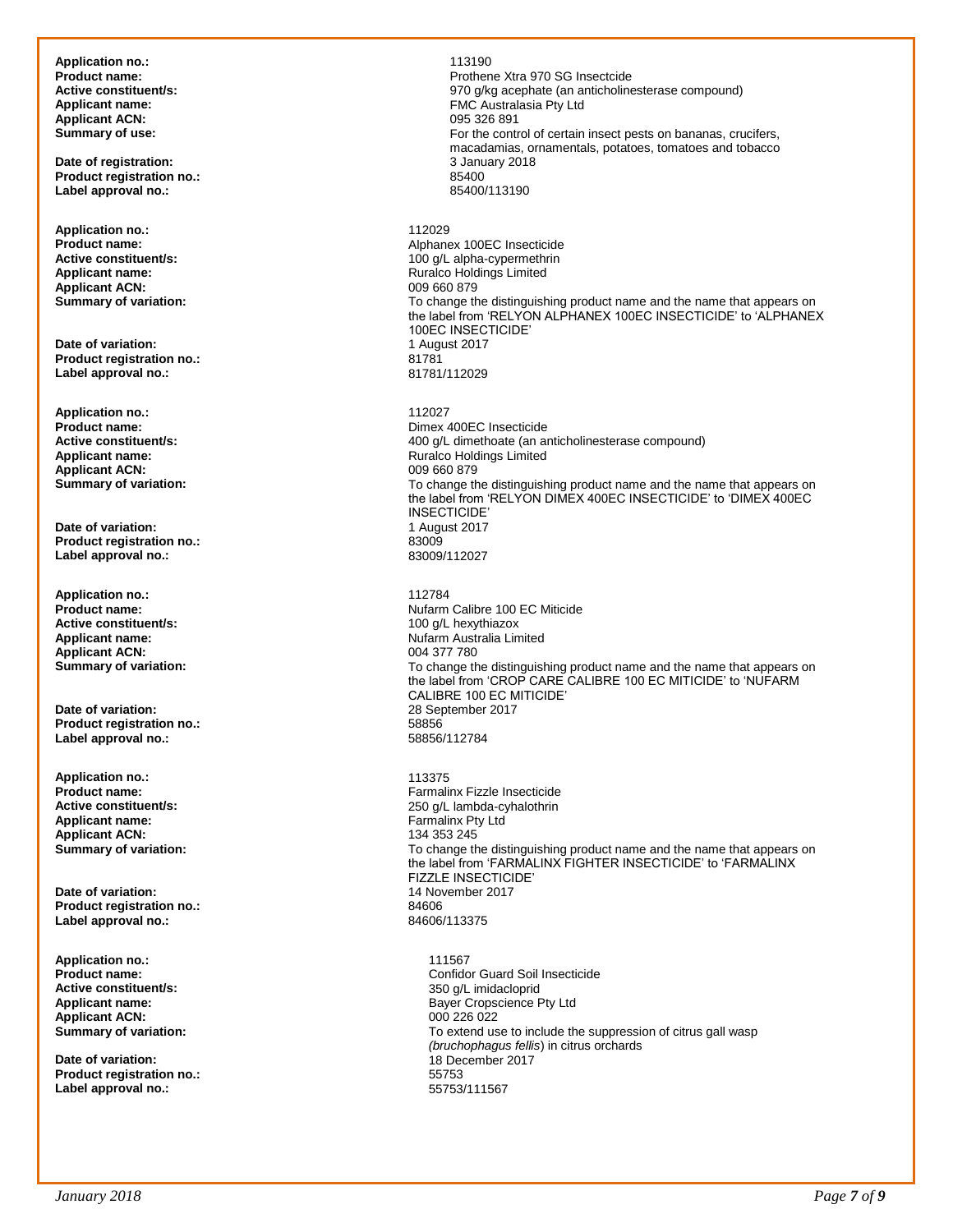**Application no.:** 112828 **Active constituent/s:**<br>Applicant name: **Applicant ACN:**<br> **Summary of variation:** 

**Product registration no.:** 69421 Label approval no.:

**Application no.:** 113275 **Active constituent/s:**<br>**Applicant name:** Applicant ACN:<br>Summary of use:

**Date of registration:** 10 January 2018 Product registration no.:<br>
Label approval no.:<br>
85435/113275 Label approval no.:

**Application no.: 113468**<br>**Product name: 113468 Applicant ACN:**<br>Summary of use:

**Date of registration:** 17 January 2018<br> **Product registration no.:** 85510 **Product registration no.:** 85510 Label approval no.:

**Application no.:** 113255 **Applicant ACN:**<br>Summary of use:

**Date of registration: 19 January 2018**<br> **Product registration no.:** 85424 **Product registration no.: Label approval no.:** 85424/113255

**Application no.:** 112047 **Product name:** Chlorphos 500EC Insecticide **Applicant ACN:** 

**Date of variation: Product registration no.:** 81786 **Label approval no.:** 

Protect-Us Dominate Insecticide<br>100  $\alpha$ /L fipronil **Ensystex Australasia Pty Ltd**<br>102 221 965 To change the distinguishing product name and the name that appears on the label from 'HYMENOPTHOR ULTRA LIQUID ANT KILLER' to 'PROTECT-US DOMINATE INSECTICIDE' and to extend uses for the control of millipedes, house, crickets, earwigs and nesting ants **Date of variation:** 21 December 2017 Profeng Fipronil 200 SC Insecticide<br>200 g/L fipronil Profeng Australia Pty Ltd<br>156 055 533 For the control of various insect pests in asparagus, bananas, brassicas, cotton, forestry, ginger, wine grapevines, mushrooms, pasture, potatoes, sorghum, sugarcane and swede<br>10 January 2018 **Product name:** Joker 310 DC Insecticide **Active constituent/s:** <br> **Applicant name:** <br> **Addo Australia Ptv Limited**<br>
Addo Australia Ptv Limited Aako Australia Pty Limited<br>122 279 109 For control of black scale, citrus leafminer, citrus mealybug, kelly's citrus thrips, pink wax scale and red scale in citrus **Product name:**<br> **Product name: Product name:** Profeng Chlorpyrifos 500 EC Insecticide<br> **Product name:** Product name: S00 a/L chlorpyrifos (an anti-cholinesteral) **Active constituent/s:** <br>**Applicant name:** <br>**Applicant name:** <br>**Applicant name:** <br>**Applicant name:** <br>**Applicant name:** <br>**Profend Australia Ptv Ltd** Profeng Australia Pty Ltd<br>156 055 533 For the control of certain insect pests of cassava, cereals, forage crops, fruit, ginger, grapevines, hops, oilseed, pasture, pineapples, sugarcane, vegetable crops, and other situations **Active constituent/s:**  $\begin{array}{r} 500 \text{ g/L} \text{ chlorpyrifos (an anti-cholinesterase compound)} \\ \text{Applicant name:} \end{array}$ Ruralco Holdings Limited<br>009 660 879

**Summary of variation: To change the distinguishing product name and the name that appears on the label** from 'RELYON CHLORPHOS 500EC INSECTICIDE' to 'CHLORPHOS 500EC INSECTICIDE'<br>3 August 2017